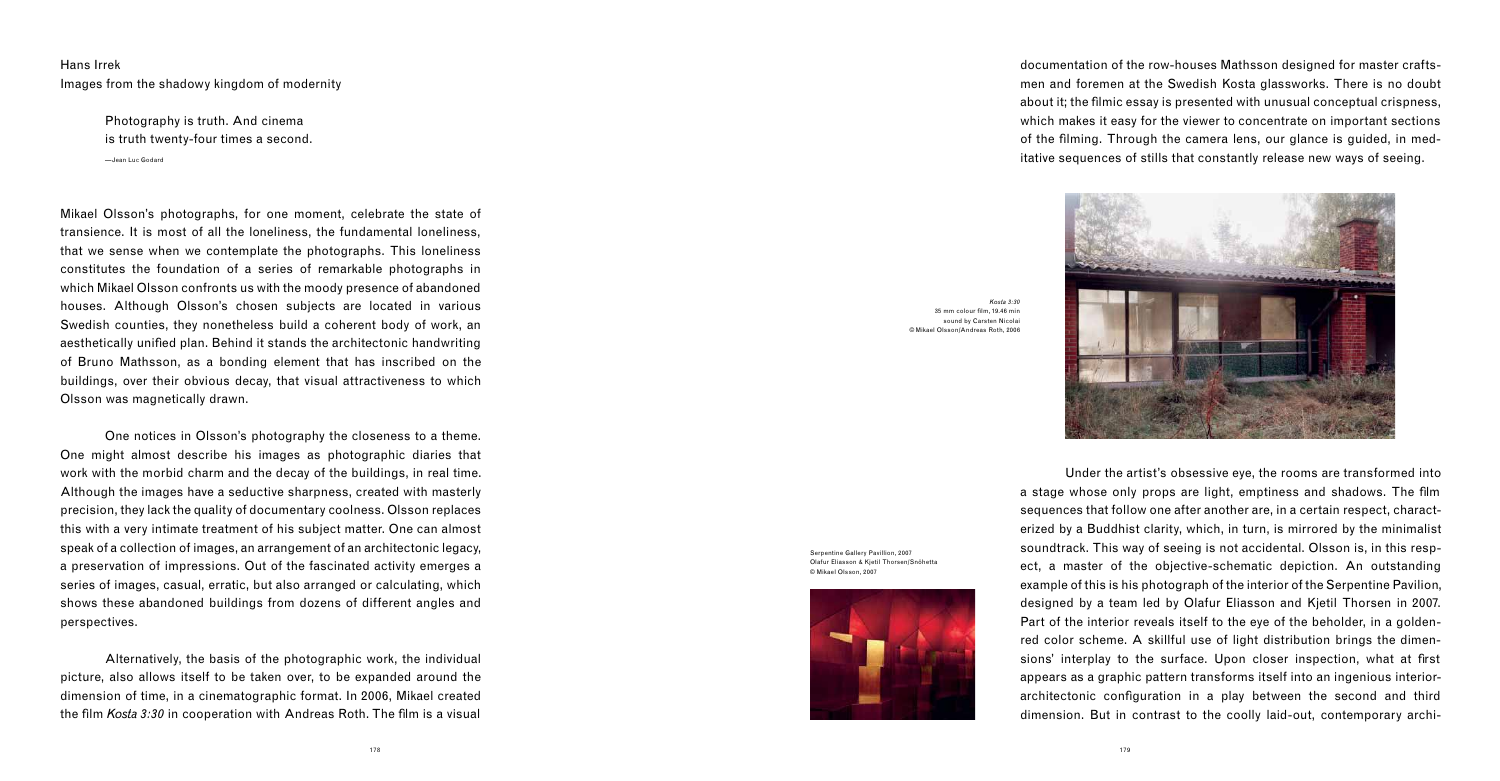tecture of the Serpentine Pavilion, one traces in Kosta the breath of the past in each new frame. This is at the same time the great art of this conceptual film, which says everything about the flow of time, corruption and regeneration, in that it presents the very emptiness as a concentration of space and time.

Perceived in this manner, the photographs and the film as a unit create a visual encyclopedia of these buildings of Bruno Mathsson's, frozen in masterful images. At the same time, the stylistic unity, Olsson's photographic handwriting, repeatedly splits: here we see the stringent documentation of the modern, as it was inscribed by Mathsson on the bodies of the buildings; the private glance falls on details: furniture heaped together, arrangements of screws and keys. It is as if one feels the ever-present moisture through the surface of the photographs. Like acid on litmus paper, it has eaten its way into curtains and wooden panels, and little by little it has taken possession of Frösakull.

## Hunting ghosts

 The photographer has forcefully demonstrated this very unique relation to the 'genius loci' in a photographic documentation of Herzog and de Meuron's building for the Barcelona Forum, as well. With a few, extremely limited views of the building he manages to depict the architecture as an 'atmospheric' and place-relating event. Furthermore, the desolation serves as a basis for the wonderful effect of these photographs. As if from another world, Mathsson's houses stand out against it: solitary boxes, already close to being engulfed by the landscape, filled with architectonic details, ideas and visions. Sea air, the changing seasons and the out-of-control vegetation have been hard at work on Bruno Mathsson's architecture over the years, and have left behind the kind of patina and condition that finally appealed to the photographer's eye.

 There is hardly a photograph that does not carry a trace of the surreal. It is almost as if one is not the only observer in these houses. It seems that Olsson, in order to achieve this special mood in his photographs, with his chosen angle of approach, appeals to the innermost law of photography. Hans Finsler, the great pioneer of Swiss photography, once said:

> The surrealist painters have, with their use of the open perspective, showed photography space. They knew that a mystical reality can arise when the picture's perspective differs from that of the eye, and they have perfected this secret by telling it.

 From this point of view, the visual excursion into the rooms becomes a tentative experiment, Olsson's own narration. The artist, who, in spite of his young age, has a diverse and far from one-dimensional body of work to his credit, preserves in the nucleus of his work a stylistic

purism. His transparent and crystal-clear vision brings forth images in which the architecture can withdraw and be entirely itself, with its own qualities. The consistent absence of people serves, here, as a conscious means of emphasizing the effect of the atmosphere of the place.

 In a positive, metaphorical sense, we might say that the photographer is hunting ghosts. Olsson's ghosts are the spirits of memory. Nothing documents this hunt for the past, this attempt to get as close as



Barcelona Forum Herzog & de Meuron © Mikael Olsson, 2007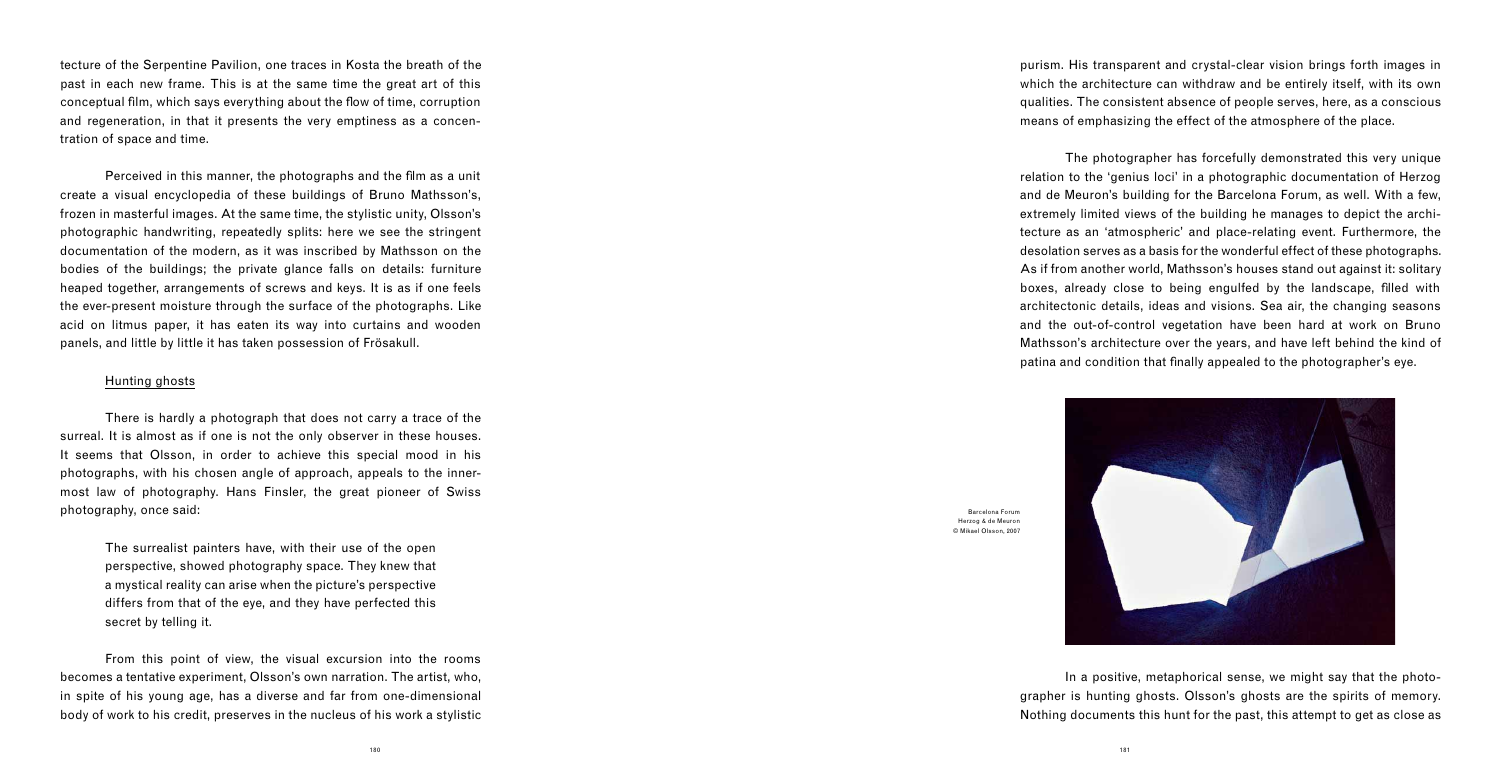possible to what once was, better than the interiors of Frösakull: the built-in cupboards, the niches and closets are stringed out like modernity's architectonic test arrangements. But we find far more than merely modernity translated into architecture. We find a personal, self-willed house that has not yet entirely let go of the spirits of its possessors. At such moments, we encounter a mood in the photographs that is condensed to the extreme. Here one senses how photography surpasses the mere pictorial character, how it is in a position to call forth emotions, moods and states of mind that enable the viewers, for one moment, to immerse themselves in the past, to follow the trace left by the other's life. Furthermore, the trivial detail, the unspectacular scene, is exactly what expresses the beauty of the moment. For the poetry of such moments, the absence of people is not absolutely necessary. One might, for example, consider the obviously casual and very personal photographic sketches Mikael Olsson brought home from a journey to America: Among the most beautiful photographs in this visual journal is a full-frame, androgynous image of a dark-haired woman, taken from behind. It bears the simple title *#06*. It is an extremely balanced image, which is successful only because of the distribution of light and the dark nuances of the various parts of the body. What makes this image remarkable is the way in which the camera cuts off a brief moment from the continuous flow of time and transforms it into one single compelling image that preserves the entire beauty of that moment for all eternity.

 Hardly any other photographer has so forcefully documented the emotionally charged mood of abandoned buildings. Yet it seems to be an obsession of Olsson's to always grant us views into buildings and building interiors which seem hermetically sealed. The photographs present us with the vision of quick-frozen memories of a life that was still lived here some years ago, that existed – in two senses of the word: on the one hand, in Mathsson's architectonic language, in the built-in cupboards, the furniture designed by the architect, the cantilevered glass walls – that gave the occupants a cinematoscopic view of the surrounding flora. On the other hand, in the buildings' interiors are allusions to

## Passion and memory

people's gradual withdrawal. The arrangement of the things in houses gives evidence of those everyday activities that people usually engage in throughout their lives: eating, sleeping, showering, working, grabbing something off a shelf, the glance through the windows with which Mathsson has been so generous. Here again, Olsson's expert handling of the material stands out, in the interplay between perfectly chosen frames and the use of ambient light. He creates an atmosphere in which the memory of the private world of the Mathssons lies over Södrakull and Frösakull like a wafer-thin folio. This is the world of a couple who probably loved the severe clarity of the northern landscape and who found their inner selves in the contemplation of nature. But to a greater extent, the photographs carry in them that strange mood of which Picasso once spoke metaphorically: it's not a reality you can hold in your hand. It's more like a perfume – in front of you, behind you, to the sides. The scent is everywhere, but you don't quite know where it comes from.

## Change and moods

 The photographs clearly show that Mikael Olsson observed Mattson's houses over a long period of time. While Södrakull is seen from the perspective of a passer-by driven by curiosity, Olsson, in Frösakull, intervenes sensitively in the landscape. The rejuvenation he gives the house by opening the curtains, the meticulously arrangement of the furnishings, the wide-open doors that invite the eye to enter, are more than mere snapshots. They are, in two respects, self-sufficient as images: as caught by the photographer's eye and in the actual preparation of the room. Furthermore, Olsson works with the constantly changing arrangements and with the moods created by the shifting lighting. The visibility of nature is a contributing factor – where the observer's glance glides over the interior and rests on nature, for a fraction of a second, the unity of nature and life, of architecture and the demands of modernity, closes itself. Here, in his most powerful images, it seems that Mikael Olsson is determined to celebrate transience and decay.

 In Frösakull, Olsson carefully opens the house to the observer – so to speak. His impressions of Södrakull, on the other hand, he leaves



*#06* © Mikael Olsson, 1995